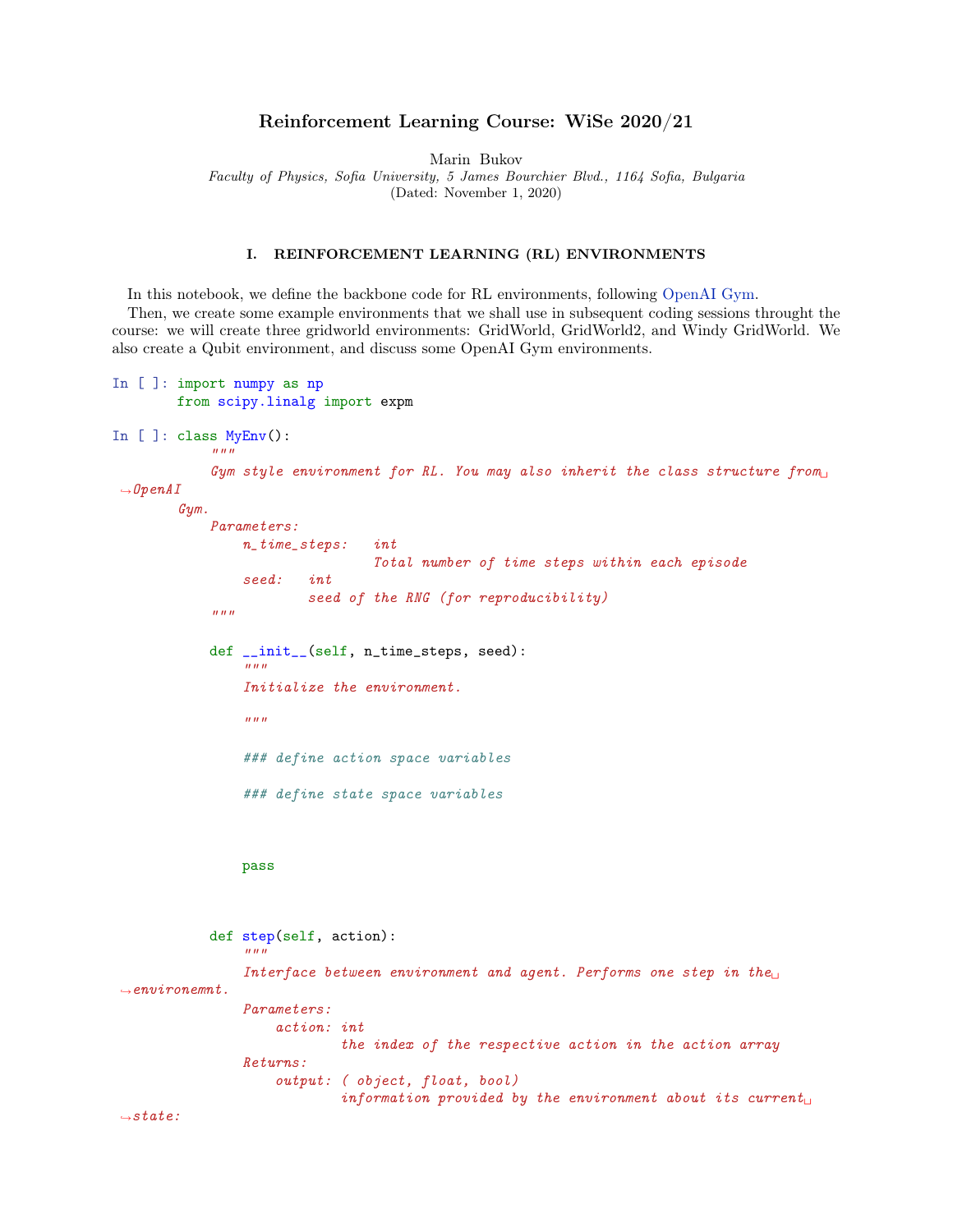```
(state, reward, done)
    "''"pass
    return self.state, reward, done
def set_seed(self,seed=0):
    "''"Sets the seed of the RNG.
    "''"pass
def reset(self):
    "''"Resets the environment to its initial values.
    Returns:
        state: object
                 the initial state of the environment
    \overline{u}""
    pass
    return self.state
def render(self):
    "''"Plots the state of the environment. For visulization purposes only.
    "''"pass
# ... add extra private and public functions as necessary
```
# A. GridWorld

Consider the GridWorld problem Example 3.5 from Sutton & Barto's "Reinforcement Learning: an Introduction", (MIT Press, 2018):

A  $5 \times 5$  grid with open boundary conditions has two pairs of special states:  $(A, A')$  and  $(B, B')$ , such that from state  $A(B)$  the environment always goes into stte  $A'(B')$ . The state transitions receive the rewards  $r(s, s')$ :

1.  $r(A \to A') = +10$ 

- 2.  $r(B \to B') = +5$
- 3.  $r(s', s) = 0$  for all other states (except when a move from a boundary state s tries to leave the grid, in which case  $r = -1$ ).

From each state s, the RL agent can take four possible actions a: north, south, east, and west. The **action space** is discrete four-element set  $A = (north, south, east, west)$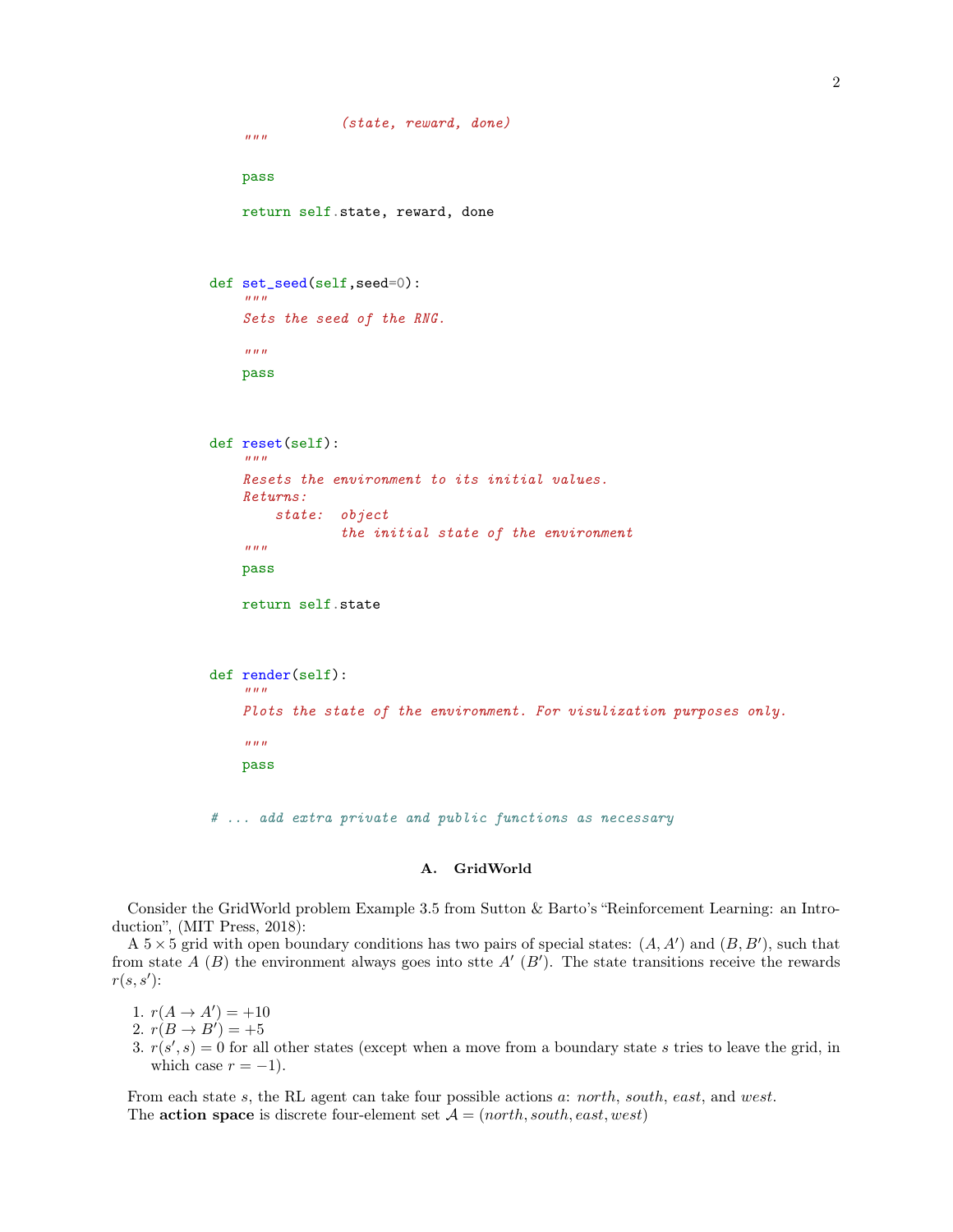The **state space** is the two-dimensional grid  $S = \mathbb{Z}_5^2$ : each state  $s = (m, n)$  is labeled by two integers  $m, n \in \{0, 1, 2, 3, 4\}.$  The special states have the coordinates  $A = (1, 4), A' = (1, 0), B = (3, 4),$  and  $B' = (3, 2).$ 

Finally, the **reward space** is given by the discrete set  $\mathcal{R} = \{-1, 0, 5, 10\}$ .

```
In [ ]: class GridWorldEnv():
            "''"Gym style environment for GridWorld
            Parameters:
                n_time_steps: int
                                 Total number of time steps within each episode
                seed: int
                        seed of the RNG (for reproducibility)
            "''"def __init__(self, n_time_steps=10, seed=0):
                 "''"Initialize the environment.
                 "''"self.n_time_steps = n_time_steps
                ### define action space variables
                self.actions=np.array([0,1,2,3])
                #['north', 'south', 'east', 'west'] in coordinate form
                self.action_space = [np.array([0,1]), np.array([0,-1]), np.array([1,0]),np.array([-1, 0])### define state space variables
                self.state_A = np.array([1,4])self.state_Ap = np.array([1,0])self.state_B = np.array([3, 4])self.state_Bp = np.array([3,2])# set seed
                self.set seed(seed)
                self.reset()
            def step(self, action):
                 "''"Interface between environment and agent. Performs one step in the\Box\rightarrowenvironemnt.
                Parameters:
                    action: int
                             the index of the respective action in the action array
                Returns:
                     output: ( np.array, float, bool)
                             information provided by the environment about its current<sub>□</sub></sub>
ightharpoonup state:(state, reward, done)
                 "''"# check if action tries to take state across the grid boundary
                bdry_bool= (self.sete[0] == 0 and action == 3) or (self.setae[0] == 4 and
```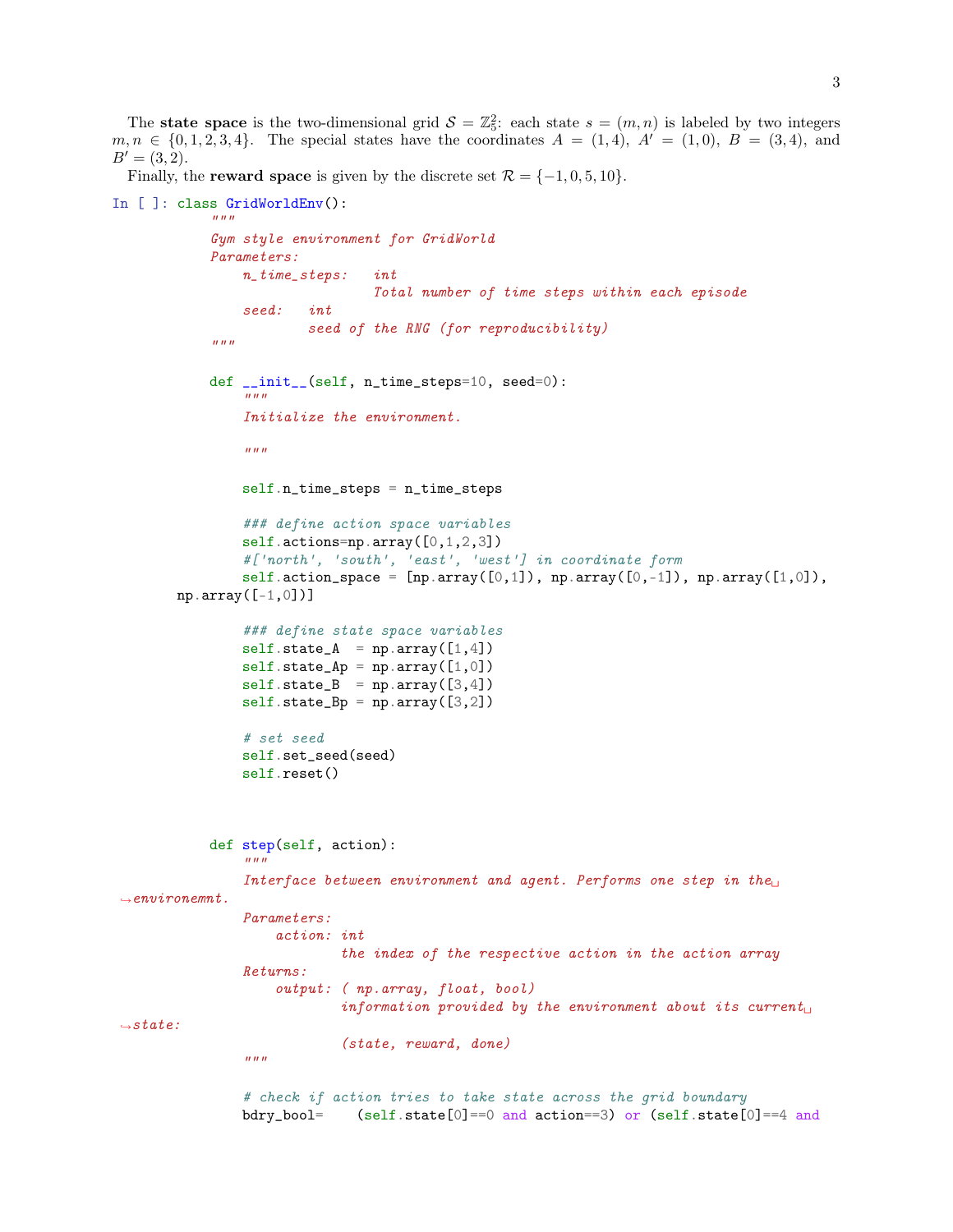```
action==2)or (self.state[1]==0 and action==1) or (self.state[1]==4 and
action==0)
        # environment dynamics (deterministic)
        if np.linalg.norm(self.state - self.state_A) < 1E-14:
             self.state=self.state_Ap.copy()
             reward=10
        elif np.linalg.norm(self.state - self.state_B) < 1E-14:
             self.state=self.state_Bp.copy()
             reward=5
        elif bdry_bool:
             reward=-1
        else:
             self.state+=self.action_space[action]
             reward=0
        done=False # infinite-horizon task
        self.current_step += 1
        return self.state, reward, done
    def set_seed(self,seed=0):
         \bar{n} \bar{n} \bar{n}Sets the seed of the RNG.
         "''"''"np.random.seed(seed)
    def reset(self):
         "''"Resets the environment to its initial values.
        Returns:
             state: np.array
                     the initial state of the environment
         "''"''"self.current_step = 0
        self.state = np.array([2,2]) #initialize to some state on the grid
        return self.state
    def sample(self):
         """
        Returns a randomly sampled action.
         \boldsymbol{u} \boldsymbol{u} \boldsymbol{u}return np.random.choice(self.actions) # equiprobable policy
```
Let us now test the GridWorld environment. We do so by fixing the number of time steps,  $n$ \_time\_steps, and the seed. We then create the environment and reset it. Finally, we want to loop over the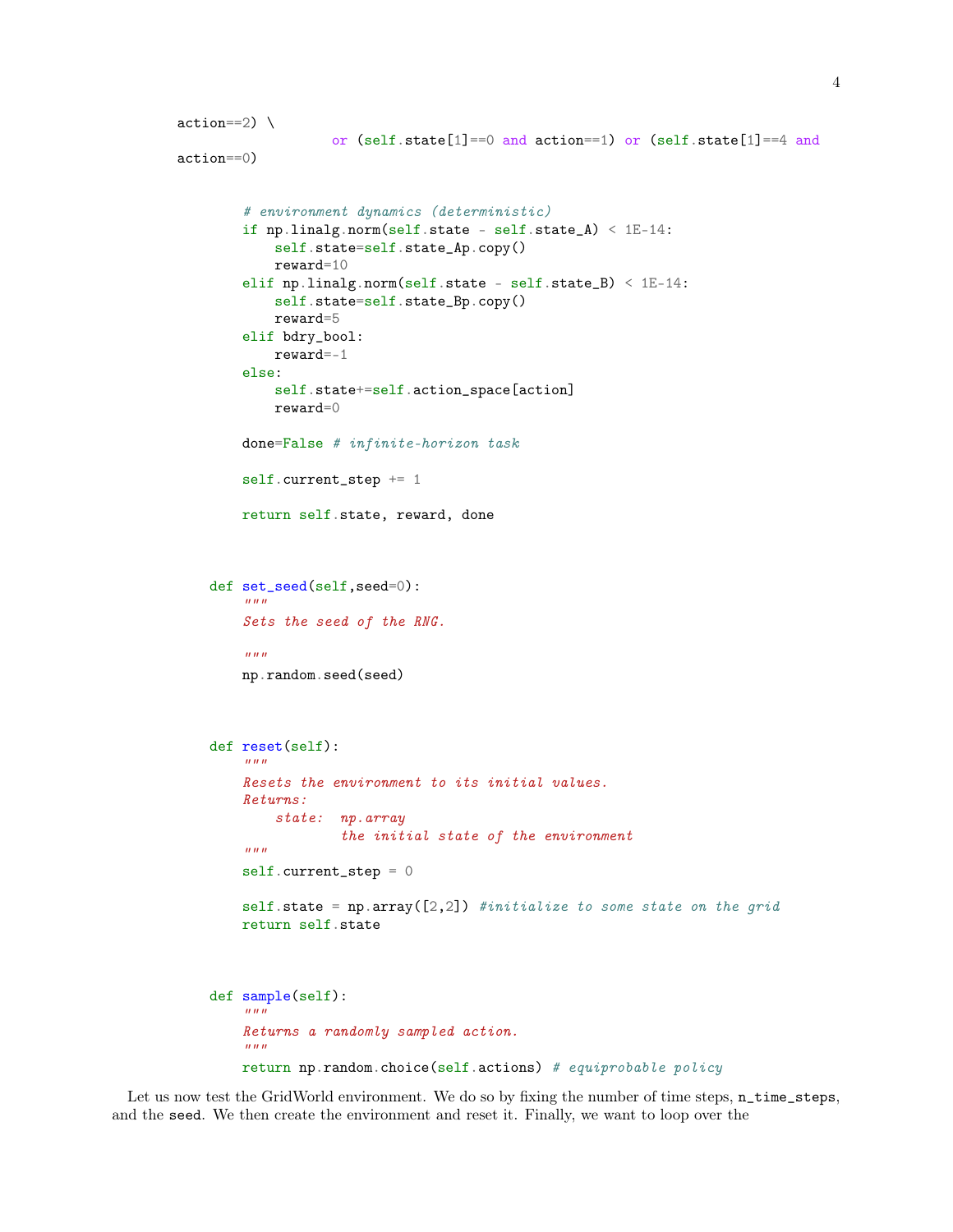```
In [ ]: n_time_steps=20
        seed=0
        env=GridWorldEnv(n_time_steps=n_time_steps,seed=seed)
        env.reset()
        for _ in range(n_time_steps):
            # pick a random action
            action=env.sumple() # equiprobable policy
            # take an environment step
            state=env.state.copy()
            state_p, reward, done = env.step(action)
            print("{}. s={}, a={}, r={}, s'={}".format(_, state, env.
,→action_space[action],
       reward, state_p))
```
## B. GridWorld 2

This is a finite-horizon, i.e. episodic, GridWorld environment. We consider the  $4 \times 4$  grid from Example 4.1 in Sutton & Barto.

state space:  $S = \{0, 1, 2, \ldots, 15\}$ , where  $0 = s = 15$  is the terminal state.

action space:  $A = \{north, south, east, west\}$ . Actions trying to take the agent off the grid leave the state unchanged: to implement this behavior, we will define smaller actions spaces  $\mathcal{A}(s_{\text{boundary}})$  for all states sboundary at the bounary of the grid.

reward space:  $\mathcal{R} = \{-1\}$ ;  $r(s, s', a) = -1$  for all states  $s, s' \in \mathcal{S}$  and all allowed actions  $a \in \mathcal{A}(s)$ .

In [ ]: class Episodic\_GridWorldEnv():  $"''"$ 

```
Gym style environment for GridWorld
    Parameters:
        n_time_steps: int
                        Total number of time steps within each episode
        seed: int
                seed of the RNG (for reproducibility)
    "''"def __init__(self, n_time_steps=10, seed=0):
        """
        Initialize the environment.
        "''"self.n_time_steps = n_time_steps
        ### define action space variables
        #['north', 'south', 'east', 'west']
        self.action_space = [np.array([0,1]), np.array([0,-1]), np.array([1,0]),np.array([-1, 0])# define the allowed actions from every state s, taking into account the
boundary
        self.actions={}
        for m in range(4):
```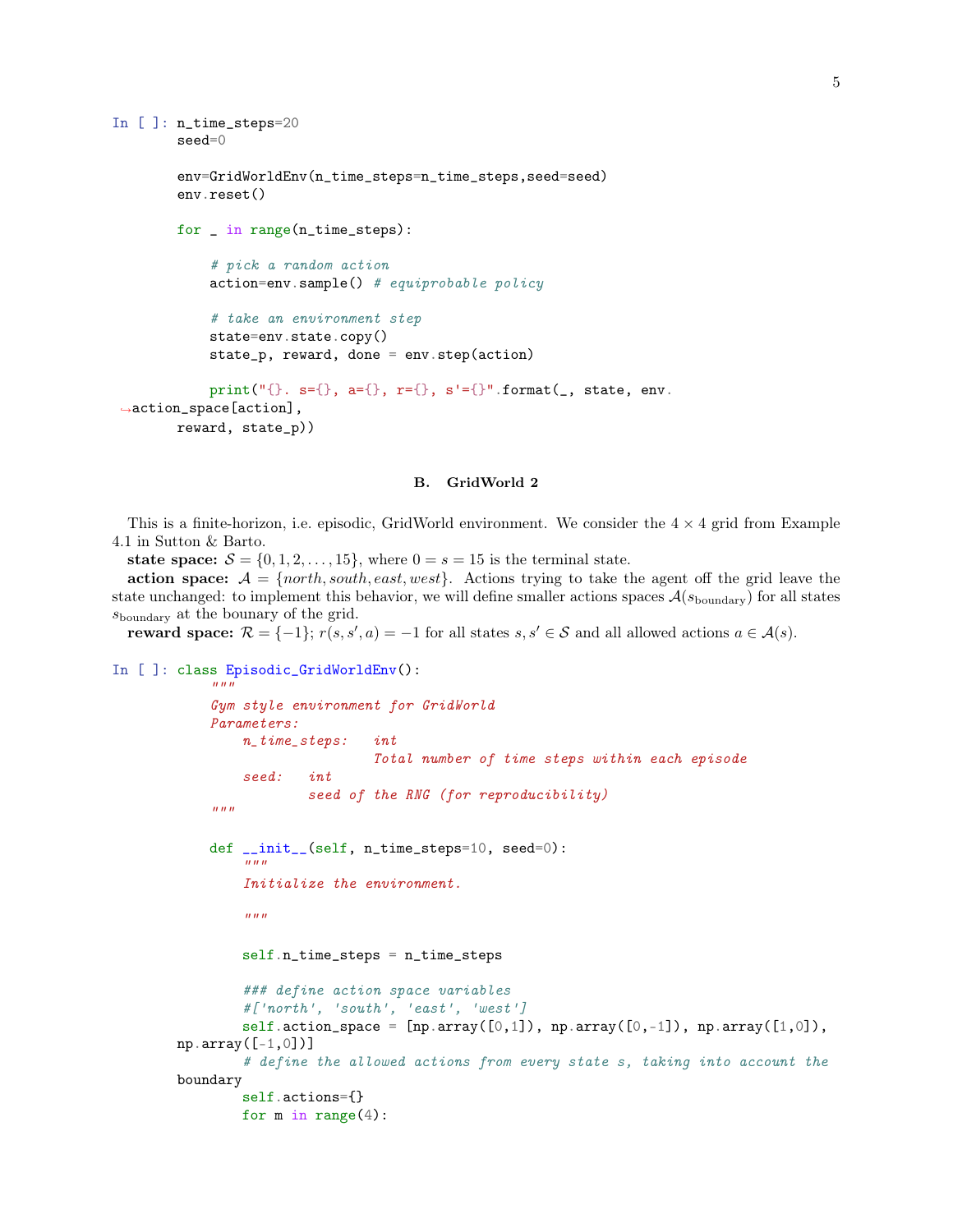```
for n in range(4):
                        if m==0:
                            if n==0:
                                self.actions[m,n]=np.array([0,2])
                            elif n==3:
                                self.actions[m,n]=np.array([1,2])
                            else:
                                self.actions[m,n]=np.array([0,1,2])
                        elif m==3:
                            if n == 0:
                                self.actions[m,n]=np.array([0,3])
                            elif n==3:
                                self.actions[m,n]=np.array([1,3])
                            else:
                                self.actions[m,n]=np.array([0,1,3])elif 0 < m < 3:
                            if n==0:
                                self.actions[m,n]=np.array([0,2,3])
                            elif n==3:
                                self.actions[m,n]=np.array([1,2,3])
                            else:
                                self. actions[m,n]=np. array([0,1,2,3])### define state space variables
               # the two terminal states
               self. state_T1 = np.array([0, 0])self.state_T2 = np.array([3,3])# set seed
               self.set_seed(seed)
               self.reset()
           def step(self, action):
                "''"Interface between environment and agent. Performs one step in the\Box\rightarrowenvironemnt.
               Parameters:
                    action: int
                            the index of the respective action in the action array
               Returns:
                    output: ( np.array, float, bool)
                            information provided by the environment about its current\mathsf{L}_\Boxightharpoonupstate:
                            (state, reward, done)
                "''"''"# check if action tries to take state across the grid boundary
               bdry_bool= (self.state[0] == 0 and action == 3) or (self.state[0] == 3 andaction==2)or (self.state[1]==0 and action==1) or (self.state[1]==3 and
```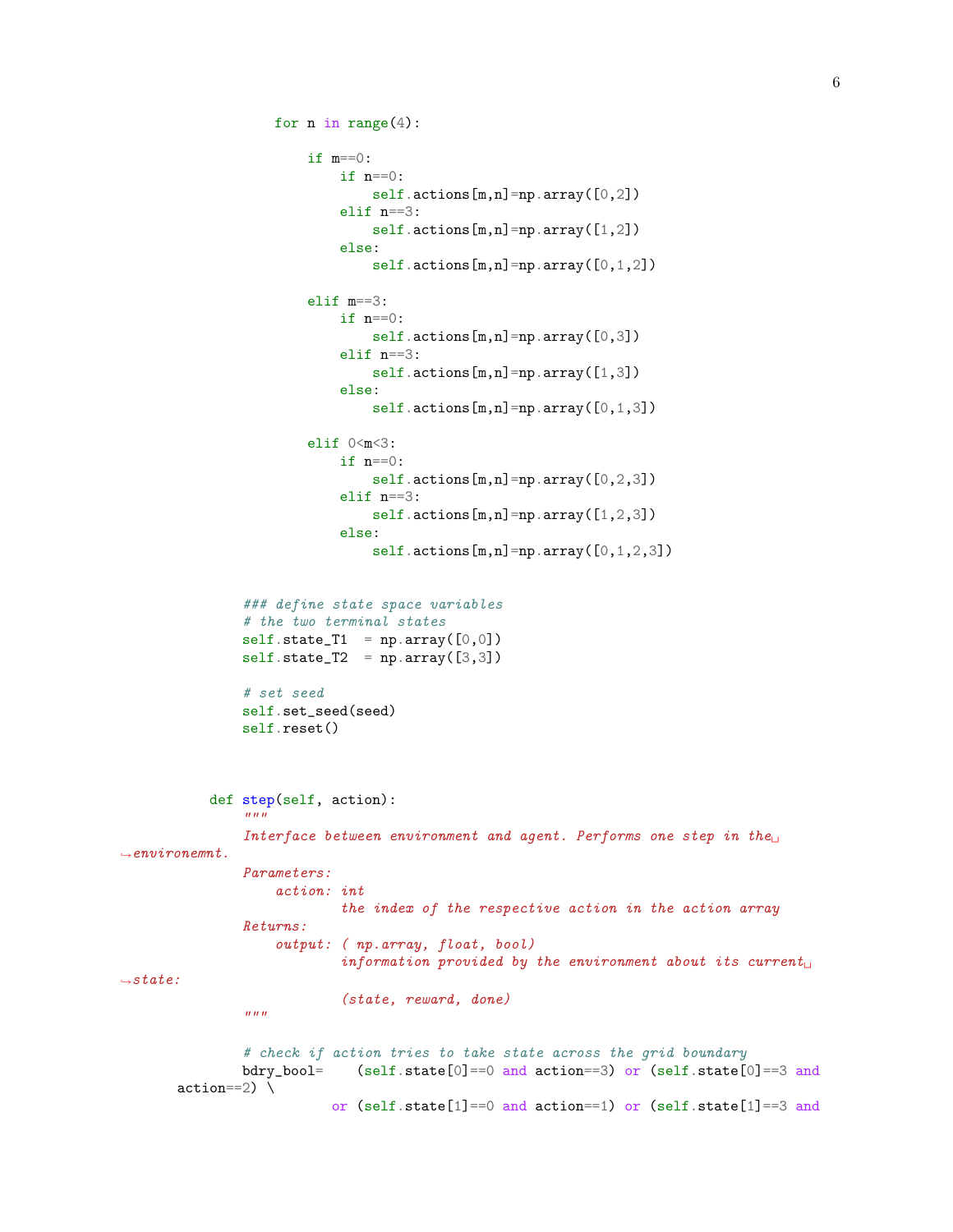```
action==0)
```

```
# environment dynamics (deterministic)
               reward=-1 # all trasitions have reward -1
               # if state is not at the boundary, update the state
               if not bdry_bool:
                   self.state+=self.action_space[action]
               done=False
               if np.linalg.norm(self.state - self.state_T1) < 1E-14 or
       np.linalg.norm(self.state - self.state_T2) < 1E-14:
                   done=True
               self.current_step += 1
               return self.state, reward, done
           def set_seed(self,seed=0):
               \bar{n} \bar{n} \bar{n}Sets the seed of the RNG.
                "''"np.random.seed(seed)
           def reset(self, random=False):
                "" "
               Resets the environment to its initial values.
               Returns:
                   state: np.array
                            the initial state of the environment
                   random: bool
                            controls whether the initial state is a random state on the
\rightarrowqrid or
       a fixed initials state.
                "''"self.current_step = 0
               if random:
                   self. state = np.random.randn(t(.size=(2))while np.linalg.norm(self.state - self.state_T1) < 1E-14 or
       np.linalg.norm(self.state - self.state_T2) < 1E-14:
                        self. state = np.random.randn(t, size=(2))else:
                   self.state = np.array([2,2]) #initialize to some state on the grid
```

```
return self.state
```
Let us test the environment to make sure it is implemented properly. Note that we are fixing the seed, so if you want to see a different output, you should change the value of seed.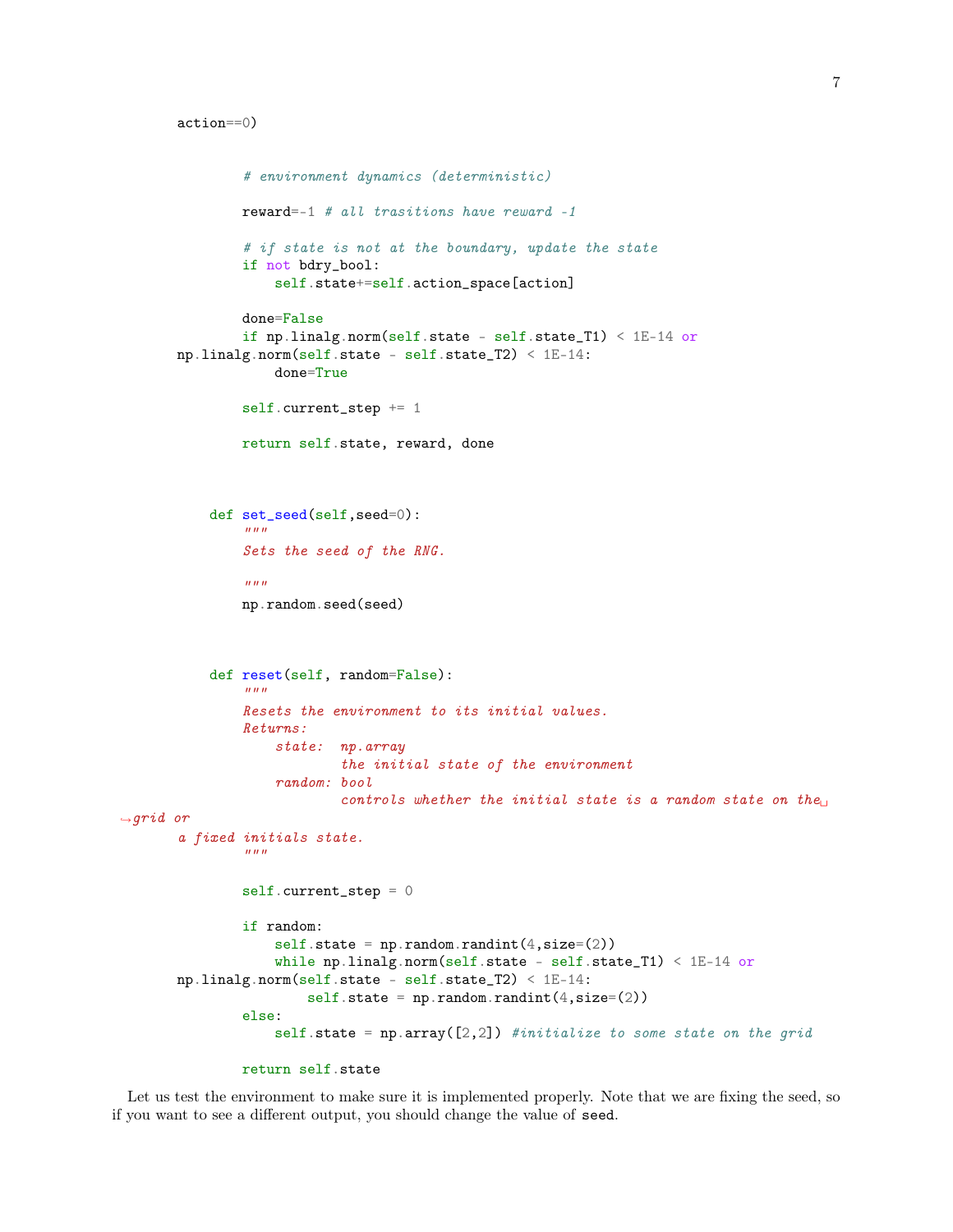```
In [ ]: env=Episodic_GridWorldEnv()
        seed=4
        env.set_seed(seed)
        env.reset()
        done=False
        j=0while not done:
            state=env.state.copy()
            #print(env.actions[state[0],state[1]])
            # pick a random action
            action=np.random.choice(env.actions[state[0],state[1]]) # equiprobable
\rightarrowpolicy from
        state s
            # take an environment step
            state_p, reward, done = env.step(action)
            print("{0:2d}. s={1}, a={2:}, r={3:2d}, s'={4}".format(j, state,
        env.action_space[action], reward, state_p))
            j+=1if done:
                print('\nreached terminal state!')
                break
```
#### C. Windy GridWorld

This is a finite-horizon, i.e. episodic, GridWorld environment. We consider the  $10 \times 7$  grid from Example 6.5 in Sutton & Barto.

state space:  $S = \{(m, n)|m = 0, \ldots, 9, n = 0, \ldots, 6\}$ , where the terminal state is  $G = (7, 3)$ .

action space:  $A = \{north, south, east, west\}$ ; actions trying to take the agent off the grid leave the state unchanged.

reward space:  $\mathcal{R} = \{-1\}$ ;  $r(s, s', a) = -1$  for all states  $s, s' \in \mathcal{S}$  and allowed actions  $a \in \mathcal{A}(s)$ .

```
In [ ]: class WindyGridWorldEnv():
            "''"
```

```
Gym style environment for GridWorld
Parameters:
   n_time_steps: int
                   Total number of time steps within each episode
    seed: int
           seed of the RNG (for reproducibility)
"''"def __init__(self, n_time_steps=10, seed=0):
    "''"Initialize the environment.
```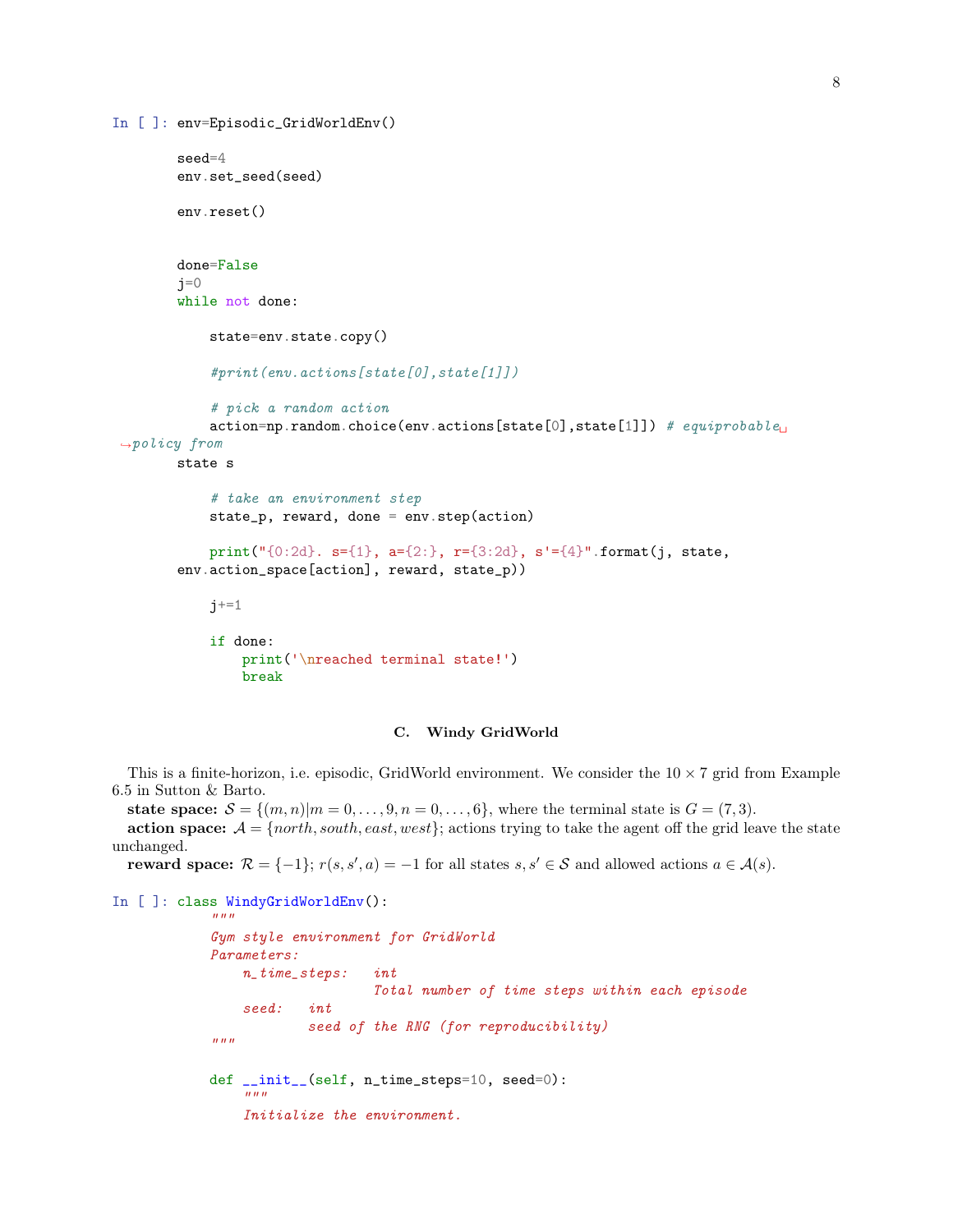```
"''"self.n_time_steps = n_time_steps
                ### define action space variables
                #['north', 'south', 'east', 'west']
                self.action_space = [np.array([0,1]), np.array([0,-1]), np.array([1,0]),np.array([-1,0])]
                # wind shift
                self.wind = np.array([0, 0, 0, 1, 1, 1, 2, 2, 1, 0])
                ### define state space variables
                # the initial and terminal states
                self.state_S = np.array([0,3]) # initial state
                self. state_G = np.array([7,3]) # terminal state# set seed
                self.set_seed(seed)
                self.reset()
           def step(self, action):
                "''"Interface between environment and agent. Performs one step in the\Box\rightarrowenvironemnt.
                Parameters:
                    action: int
                            the index of the respective action in the action array
                Returns:
                    output: ( np.array, float, bool)
                             information provided by the environment about its current<sub>□</sub></sub>
\rightarrowstate:
                            (state, reward, done)
                \bar{n} \bar{n} \bar{n}# check if action tries to take state across the grid boundary
                bdry_bool= (self.state[0] == 0 and action == 3) or (self.state[0] == 9 andaction==2)or (self.state[1]==0 and action==1) or (self.state[1]==6 and
       action==0)
                # environment dynamics (deterministic)
                reward=-1 # all trasitions have reward -1if not bdry_bool:
                    # check if wind pushes state outside the boundary
                    if self.state[1]+self.wind[self.state[0]]+self.
,→action_space[action][1]<=6:
                        self.state[1]+=self.wind[self.state[0]]
                    self.state+=self.action_space[action]
```
# check if state is terminal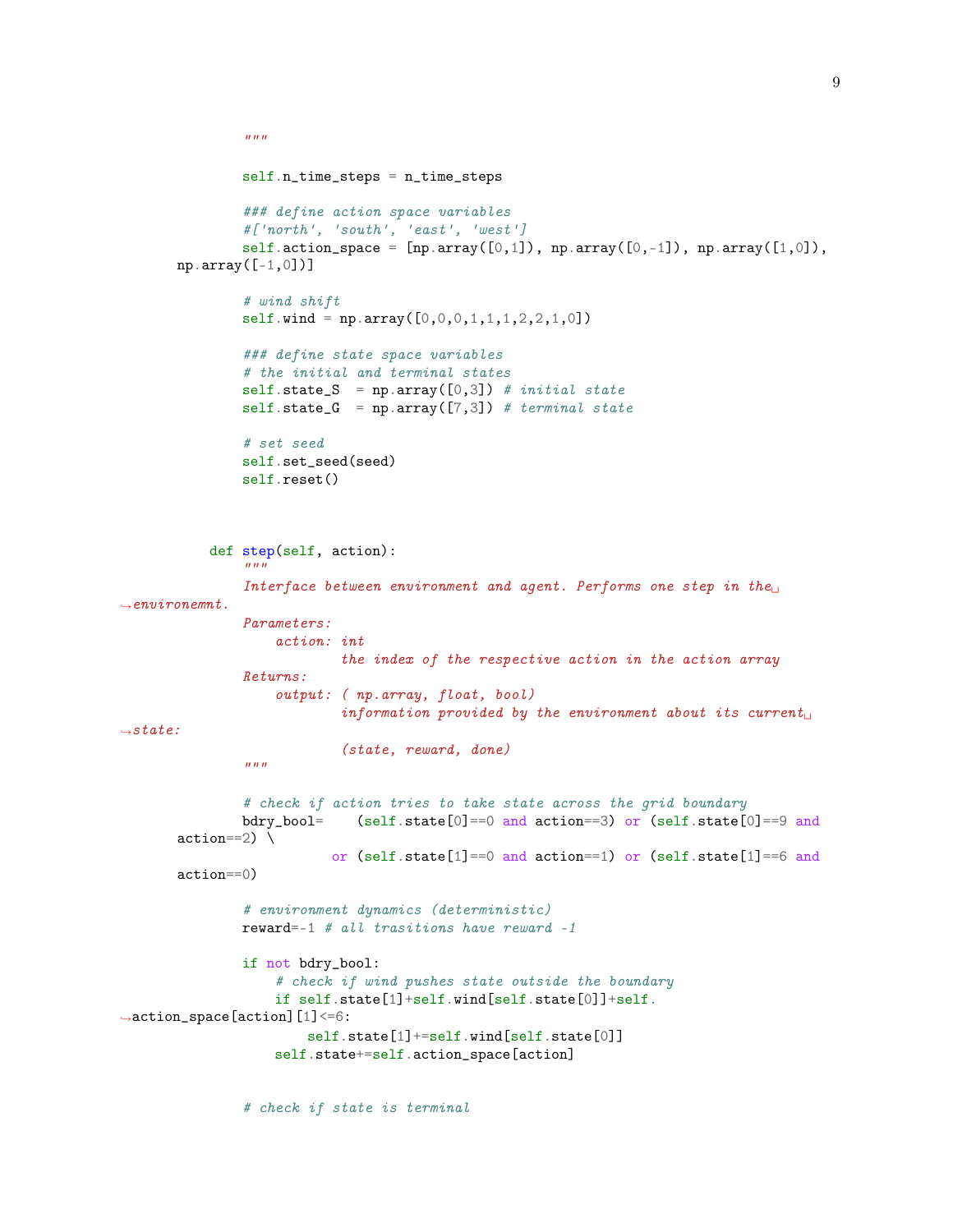```
done=False
                 if np.linalg.norm(self.state - self.state_G) < 1E-14:
                     done=True
                 self.current_step += 1
                 return self.state, reward, done
            def set_seed(self,seed=0):
                 "''"''"Sets the seed of the RNG.
                 "''"np.random.seed(seed)
            def reset(self, random=False):
                  "" "
                 Resets the environment to its initial values.
                 Returns:
                     state: np.array
                              the initial state of the environment
                     random: bool
                              controls whether the initial state is a random state on the
\rightarrow grid or
        a fixed initials state.
                 \boldsymbol{u} \boldsymbol{u} \boldsymbol{u}self.current_step = 0
                 self.state = self.state_S.copy() #initialize to Sreturn self.state
  Let us test the Windy GridWorld
In [ ]: env=WindyGridWorldEnv()
        env.reset()
        done=False
        j=0while not done:
             # pick a random action
             action=np.random choice([0,1,2,3]) # equiprobable policy
             # take an environment step
            state=env.state.copy()
            state_p, reward, done = env.step(action)
            print("{}. s={}, a={}, r={}, s'={}".format(j, state, env.
 \rightarrowaction_space[action],
        reward, state_p))
```
10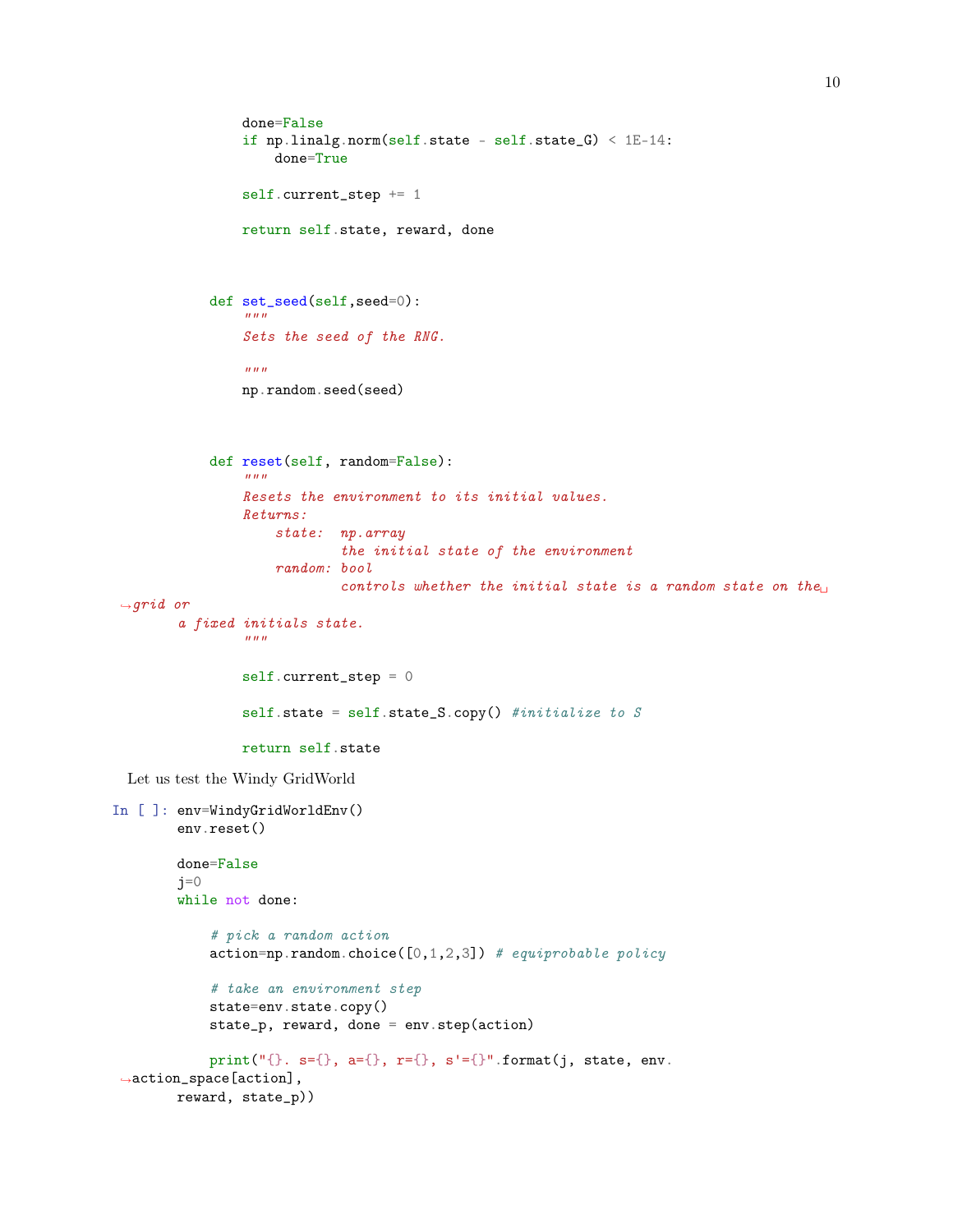```
j+=1if done:
    print('\nreached terminal state!')
    break
```
#### D. Qubit Environment

We now define an environment for a quantum bit of information (qubit).

#### 1. Basic Definitions

The state of a qubit  $|\psi\rangle \in \mathbb{C}^2$  is modeled by a two-dimensional complex-valued vector with unit norm:  $\langle \psi | \psi \rangle := \sqrt{|\psi_1|^2 + |\psi_2|^2} = 1$ . Every qubit state is uniquely described by two angles  $\theta \in [0, \pi]$  and  $\varphi \in [0, 2\pi)$ :

$$
|\psi\rangle = \begin{pmatrix} \psi_1 \\ \psi_2 \end{pmatrix} = e^{i\alpha} \begin{pmatrix} \cos\frac{\theta}{2} \\ e^{i\varphi}\sin\frac{\theta}{2} \end{pmatrix}
$$
 (1)

The overall phase  $\alpha$  of a single quantum state has no physical meaning. Thus, any qubit state can be pictured as an arrow on the unit sphere (called the Bloch sphere) with coordinates  $(\theta, \phi)$ .

To operate on qubits, we use quantum gates. Quantum gates are represented as unitary transformations  $U \in U(2)$ , where  $U(2)$  is the unitary group. Gates act on qubit states by matrix multiplication to transform an input state  $|\psi\rangle$  to the output state  $|\psi'\rangle$ :  $|\psi'\rangle = U|\psi\rangle$ . For this problem, we consider four gates

$$
U_0 = 1, \qquad U_x = \exp(-i\delta t \sigma^x/2), \qquad U_y = \exp(-i\delta t \sigma^y/2), \qquad U_z = \exp(-i\delta t \sigma^z/2), \tag{2}
$$

where  $\delta t$  is a fixed time step,  $\exp(\cdot)$  is the matrix exponential, 1 is the identity, and the Pauli matrices are defined as

$$
\mathbf{1} = \begin{pmatrix} 1 & 0 \\ 0 & 1 \end{pmatrix}, \qquad \sigma^x = \begin{pmatrix} 0 & 1 \\ 1 & 0 \end{pmatrix}, \qquad \sigma^y = \begin{pmatrix} 0 & -i \\ i & 0 \end{pmatrix}, \qquad \sigma^z = \begin{pmatrix} 1 & 0 \\ 0 & -1 \end{pmatrix}
$$
 (3)

To determine if a qubit, described by the state  $|\psi\rangle$ , is in a desired target state  $|\psi_{\text{target}}\rangle$ , we compute the fidelity

$$
F = |\langle \psi_{\text{target}} | \psi \rangle|^2 = |(\psi_{\text{target}})_1^* \psi_1 + (\psi_{\text{target}})_2^* \psi_2|^2, \qquad F \in [0, 1]
$$
 (4)

where ∗ stands for complex conjugation. Physically, the fidelity corresponds to the angle between the arrows representing the qubit state on the Bloch sphere (we want to maximize the fidelity but minimize the angle between the states).

#### 2. Constructing the Qubit Environment

Now, let us define an RL environment, which contains the laws of physics that govern the dynamics of the qubit (i.e. the application of the gate operations to the qubit state). Our RL agent will later interact with this environment to learn how to control the qubit to bring it from an initial state to a prescribed target state.

We define the RL states  $s = (\theta, \varphi)$  as an array containing the Bloch sphere angles of the quantum state. Each step within an episode, the agent can choose to apply one out of the actions, corresponding to the four gates  $(1, U_x, U_y, U_z)$ . We use the instantaneous fidelity w.r.t. the target state as a reward:  $r_t = F = |\langle \psi_* | \psi(t) \rangle|^2$ :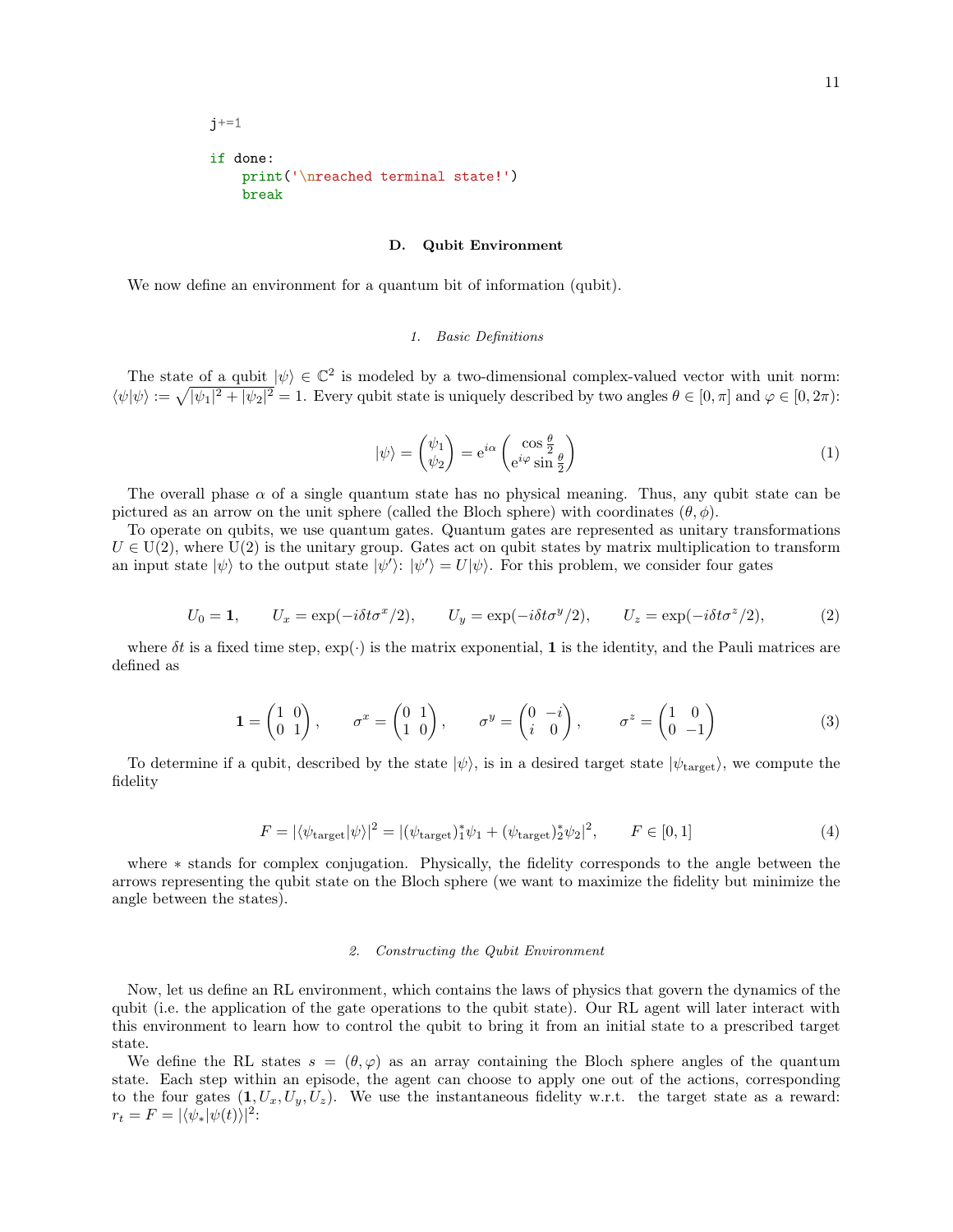state space:  $S = \{(\theta, \varphi) | \theta \in [0, \pi], \varphi \in [0, 2\pi)\}.$  The terminal states are a region of the Bloch sphere around the target state  $|\psi_{\text{target}}\rangle = (1,0)^t$  (i.e. the qubit state we want to prepare): the target qubit state has the Bloch sphere coordinates  $s_{\text{terminal}} = (0, 0)$ , so the region corresponds to polar cap close to the pole; the size of the polar cap is set by some small number cap\_size=1E-2.

action space:  $A = \{1, U_x, U_y, U_z\}$ . Actions act on RL states as follows: 1. if the current state is  $s = (\theta, \varphi)$ , we first create the quantums state  $|\psi(s)\rangle$ ; 2. we apply the gate  $U_a$  corresponding to action a to the quantum state, and obtain the new quantum state  $|\psi(s')\rangle = U_a |\psi(s)\rangle$ . 3. last, we compute the Bloch sphere coordinates which define the next state  $s' = (\theta', \varphi')$ , using the Bloch sphere parametrization for qubits given above. Note that all actions are allowed from every state.

reward space:  $\mathcal{R} = [0, 1]$ . We use the fidelity between the next state s' and the terminal state s<sub>terminal</sub> as a reward at every episode step:

$$
r(s, s', a) = F = |\langle \psi_{\text{target}} | U_a | \psi(s) \rangle|^2 = |\langle \psi_{\text{target}} | \psi(s') \rangle|^2
$$

for all states  $s, s' \in \mathcal{S}$  and actions  $a \in \mathcal{A}$ .

```
In [ ]: class QubitEnv():
             "''"
```

```
Gym style environment for RL. You may also inherit the class structure from
\rightarrowOpenAI
```

```
Gym.
    Parameters:
        n_time_steps: int
                        Total number of time steps within each episode
        seed: int
                seed of the RNG (for reproducibility)
    "''"def __init__(self, n_time_steps, seed):
        """
        Initialize the environment.
        \overline{u}""
        self.n_time_steps = n_time_steps
        ### define action space variables
        delta_t = 2*np.pi/n_time_steps # set a value for the time step
        # define Pauli matrices
        Id =np.array([1.0, 0.0], [0.0, +1.0])
        signa_x = np.array([[0.0, 1.0 ], [1.0 0.0]])signa_y=np.array([[0.0,-1.0j], [1.0j, 0.0]])sigma_z=np.array([[1.0,0.0 ], [0.0 ,-1.0]])
        self.action_space=[]
        for generator in [Id, sigma_x, sigma_y, sigma_z]:
            self.action_space.append( expm(-1j*delta_t*generator) )
        ### define state space variables
        self.S_{\text{terminal}} = np.array([0.0, 0.0])self.psi_terminal = self.RL_to_qubit_state(self.S_terminal)self.cap_size = 1E-2
```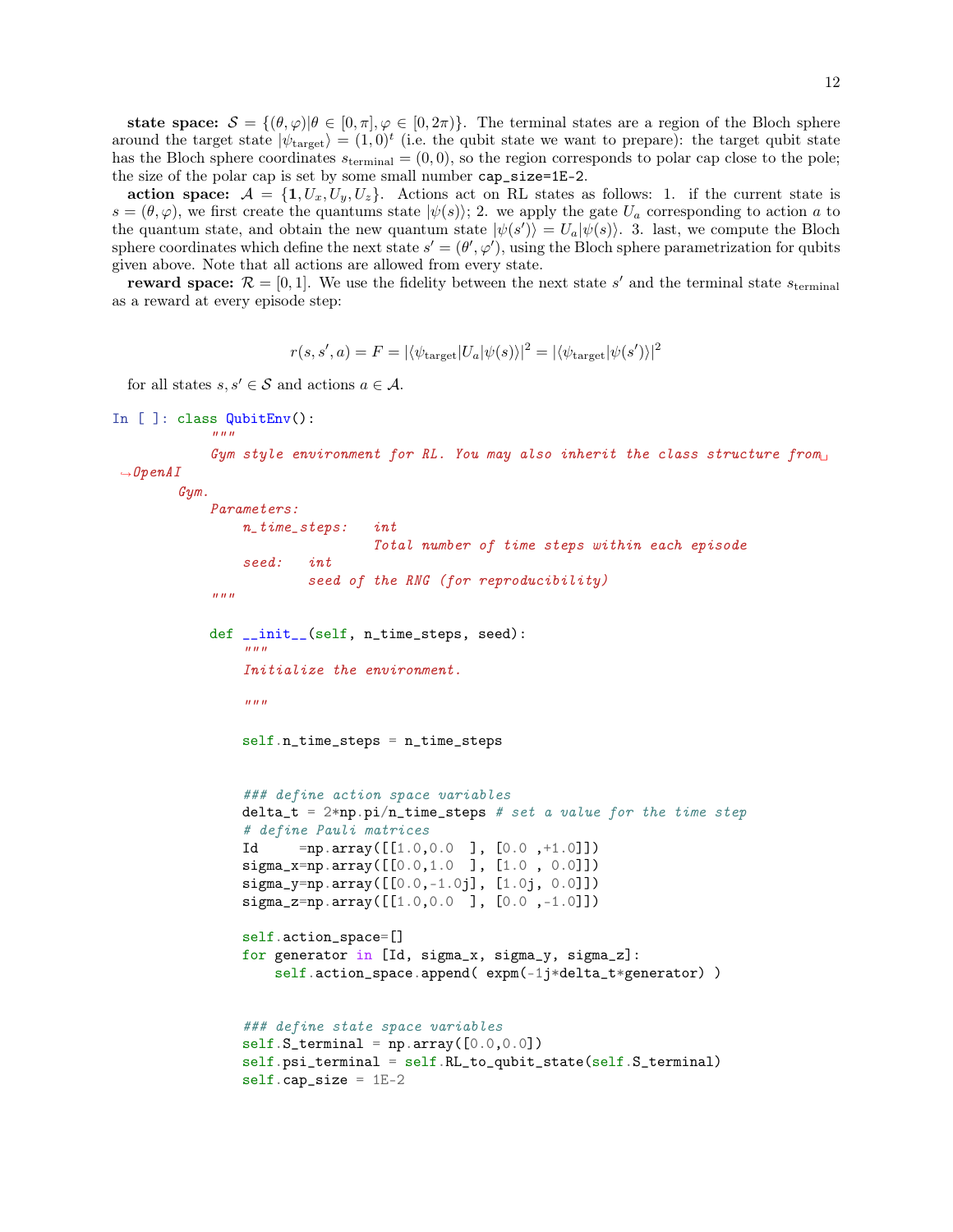```
# set seed
                self.set_seed(seed)
                self.reset()
            def step(self, action):
                """
                Interface between environment and agent. Performs one step in the\Box\rightarrowenvironemnt.
                Parameters:
                    action: int
                             the index of the respective action in the action array
                Returns:
                    output: ( object, float, bool)
                             information provided by the environment about its currentL_{\Box}ightharpoonupstate:
                             (state, reward, done)
                \bar{n} \bar{n} \bar{n}# apply gate to quantum state
                self.psi = self.action_space[action].dot(self.psi)
                # compute RL state
                self.state = self.qubit_to_RL_state(self.psi)
                # compute reward
                reward = np.abs( self.psi_terminal.conj().dot(self.psi) )**2
                # check if state is terminal
                done=False
                if np.abs(reward - 1.0) < self.cap_size:
                    done=True
                return self.state, reward, done
            def set_seed(self,seed=0):
                "''"Sets the seed of the RNG.
                \bar{n} \bar{n} \bar{n}np.random.seed(seed)
            def reset(self, random=True):
                "''"Resets the environment to its initial values.
                Returns:
                    state: object
                             the initial state of the environment
                    random: bool
```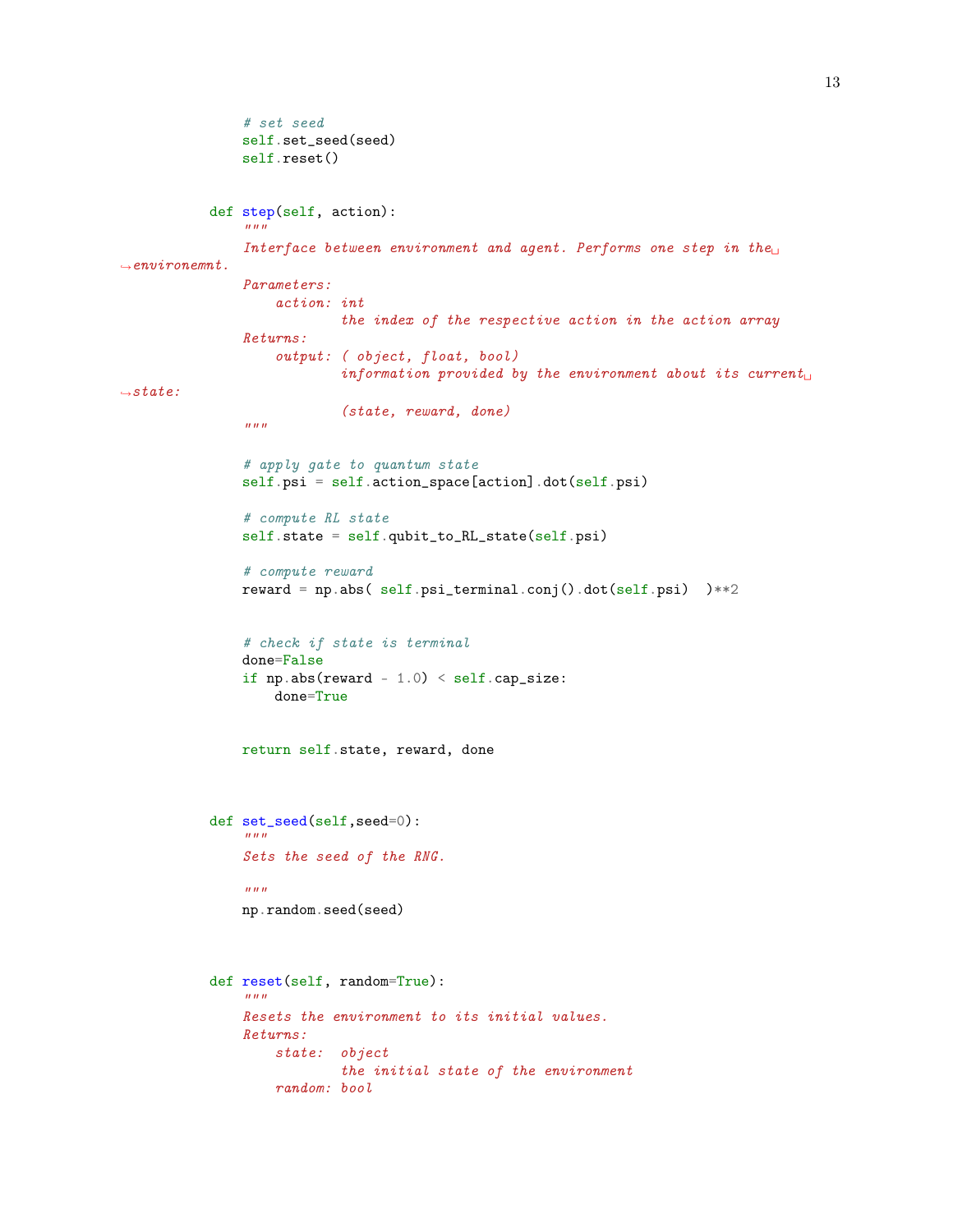```
controls whether the initial state is a random state on the
\rightarrowsphere
        or a fixed initial state.
                 \boldsymbol{u} \boldsymbol{u} \boldsymbol{u}if random:
                      theta = np.pyi*np.random.uniform(0.0, 1.0)phi = 2*np.pyi*np.random.uniform(0.0, 1.0)else:
                      # start from south pole of Bloch sphere
                      theta=np.pi
                      phi=0.0
                 self.state=np.array([theta,phi])
                 self.psi=self.RL_to_qubit_state(self.state)
                 return self.state
             def render(self):
                  "''"Plots the state of the environment. For visulization purposes only.
                 "''"pass
             def RL_to_qubit_state(self,s):
                 "''"''"Take as input the RL state s, and return the quantum state |psi\rangle"""
                 theta, phi = spsi = np.array([np.cos(0.5*theta), np.exp(1j*phi)*np.sin(0.5*theta)])
                 return psi
             def qubit_to_RL_state(self,psi):
                 "''"''"Take as input the RL state s, and return the quantum state |psi\rangle\boldsymbol{u} \boldsymbol{u} \boldsymbol{u}# take away unphysical global phase
                 alpha = np.angle(psi[0])
                 psi = np.exp(-1j*alpha) * psi# find Bloch sphere angles
                 theta = 2.0*np.\arccos(psi_new[0]).realphi = np.append(psi_new[1])return np.array([theta, phi])
In [ ]: np.set_printoptions(suppress=True,precision=2)
        n_time_steps = 100
        seed=6
```

```
env=QubitEnv(n_time_steps,seed)
```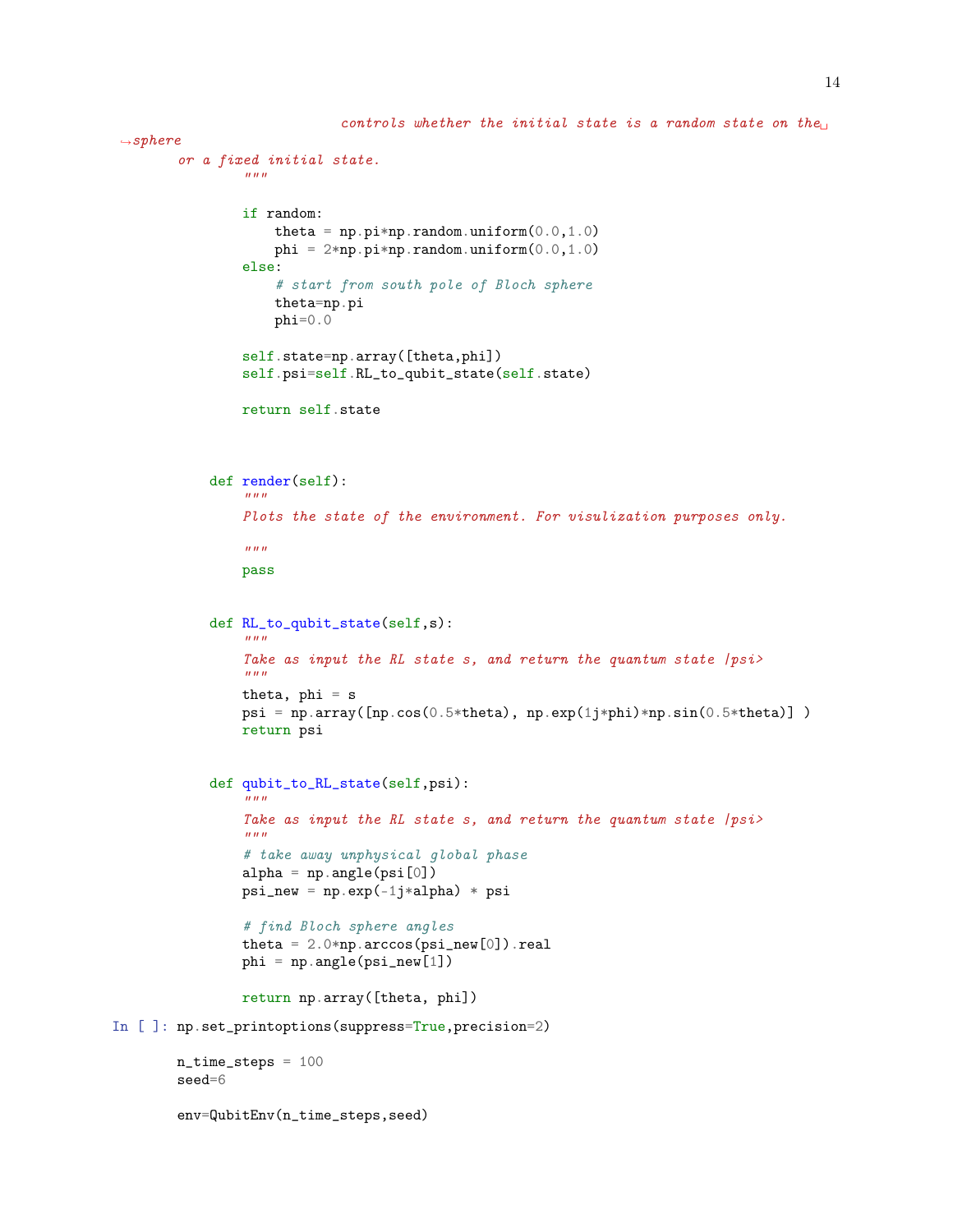```
env.reset(random=True)
       done=False
       j=0while not done:
           # pick a random action
           action=np.random choice([0,1,2,3]) # equiprobable policy
           # take an environment step
           state=env.state.copy()
           state_p, reward, done = env.step(action)
           print("{}. s={}, a={}, r={}, s'={}\n".format(j, state, action, np.
,→round(reward,6),
       state_p))
           j+=1if done:
               print('\nreached terminal state!')
               break
```
# E. OpenAI Gym Environments

Next, we shall look at some OpenAI anvironments: Atari video games, the Cart Pole problem, and the Mountain Car problem.

```
In [ ]: import matplotlib.pyplot as plt
       %matplotlib inline
       from IPython import display
        import gym
       from IPython import display
        import matplotlib
        import matplotlib.pyplot as plt
       %matplotlib inline
        #env = gym.make('BreakoutDeterministic-v4')
        #env = qym.make('SpaceInvaders-v0')#env = qym.make('CartPole-v1')env = gym.make('MountainCar-v0')
       env.reset()
        img = plt.inshow(env.random(model='rgb_array')) # only call this oncen_time_steps=100
       for _ in range(n_time_steps):
            # plot frame
            img.set_data(env.render(mode='rgb_array')) # just update the data
```